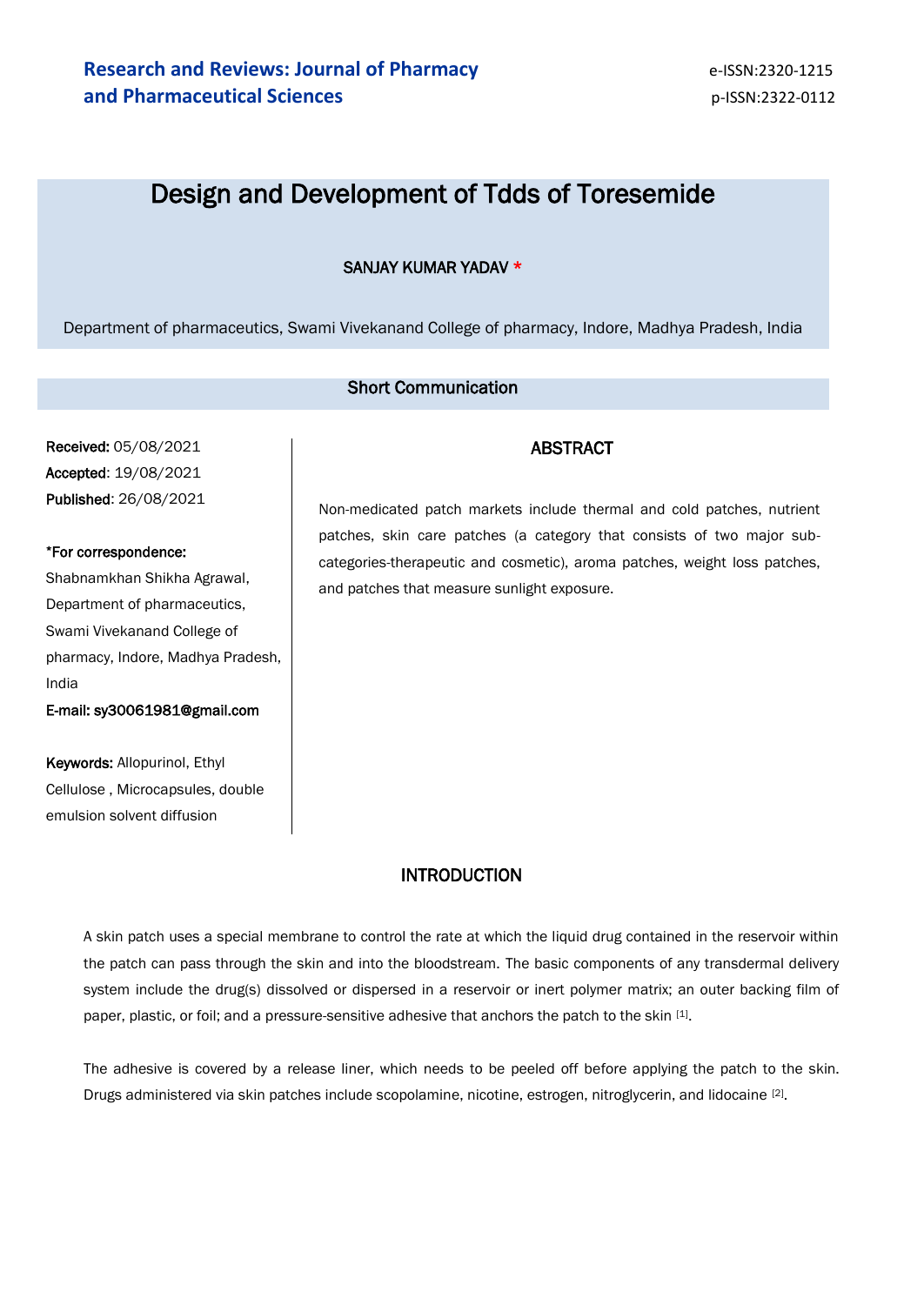### **Research and Reviews: Journal of Pharmacy Example 2018 e-ISSN:2320-1215 and Pharmaceutical Sciences p-ISSN:2322-0112**

### **Torasemide**

Torasemide is a sulphonyl urea loop diuretic, which has been shown to be effective in the treatment of edema associated with congestive heart failure, renal disease, or hepatic disease. Also for the treatment of hypertension alone or in combination with other antihypertensive agents [3].

Torasemide

- $\bullet$  Dose-2.5-5 mg
- Half Life-3.5 hrs
- Molecular weight-348.421 g/mol
- Melting point-164°C
- $\bullet$  LogP-2.404

### **DESCRIPTION**

Torasemide has absorption maxima in methanol have been previously reported. These methods were taken as reference and followed as such. For preformulation studies the simple and quick methods as UV-VIS spectrophotometry and FTIR were used. Other than preformulation UV-VIS spectrophotometry was used for studying the in vitro performance of the product (dissolution and drug release studies) (Table 1)  $^{[4]}$ .

|                              | <b>Formulation Batches</b> |                          |                          |                          |                          |                |                          |                          |                          |
|------------------------------|----------------------------|--------------------------|--------------------------|--------------------------|--------------------------|----------------|--------------------------|--------------------------|--------------------------|
| Ingredients                  | F1                         | F <sub>2</sub>           | F3                       | F4                       | F <sub>5</sub>           | F <sub>6</sub> | F7                       | F8                       | F9                       |
| Ethyl Cellulose (EC)         | 0.03                       | 0.03                     | 0.03                     | 0.02                     | 0.02                     | 0.02           | 0.04                     | 0.04                     | 0.04                     |
| Polyvinyl pyrrrolidone (PVP) | 0.02                       | 0.02                     | 0.02                     | 0.03                     | 0.03                     | 0.03           | 0.01                     | 0.01                     | 0.01                     |
| Chloroform                   | q.s                        | $\overline{\phantom{a}}$ | $\overline{\phantom{a}}$ | q.s                      |                          |                | q.s                      | $\overline{\phantom{a}}$ | $\overline{\phantom{a}}$ |
| Methanol                     | $\overline{\phantom{0}}$   | q.s.                     | $\overline{\phantom{a}}$ | $\overline{\phantom{a}}$ | q.s                      |                | $\overline{\phantom{a}}$ | q.s                      | $\overline{\phantom{a}}$ |
| Ethanol                      | -                          | $\overline{\phantom{0}}$ | q.s.                     | $\overline{\phantom{a}}$ | $\overline{\phantom{0}}$ | q.s            | $\overline{\phantom{a}}$ | $\overline{\phantom{a}}$ | q.s                      |
| Polyethylene glycol 400      | 0.3                        | 0.3                      | 0.3                      | 0.3                      | 0.3                      | 0.3            | 0.3                      | 0.3                      | 0.3                      |

Table 1. Trial batch formulations for preparation of free films.

The wavelength of maximum absorbance (λmax.) was found to be 288nm in methanol. The peaks shown in Figure 1 are very much similar to the standard UV spectrum.

In trial formulation: A EC: PVP 3:2, 2:3, 4:1 and 1:4 are used in combination with three solvent (Plasticizer-PEG 400), which are given. In trial formulation: B EC: PVP 3:2, 2:3, 4:1 and 1:4 are used in combination with three solvent (Dibutyl phthalate), which are given. In trial formulation: C HPMC: PVP 3:2, 2:3, 4:1 and 1:4 are used in combination with three solvent (Plasticizer-PEG 400), which are given. In trial formulation: D HPMC: PVP 3:2, 2:3, 4:1 and 1:4 are used in combination with three solvent (Plasticizer- Dibutyl phthalate), which are given. In trial